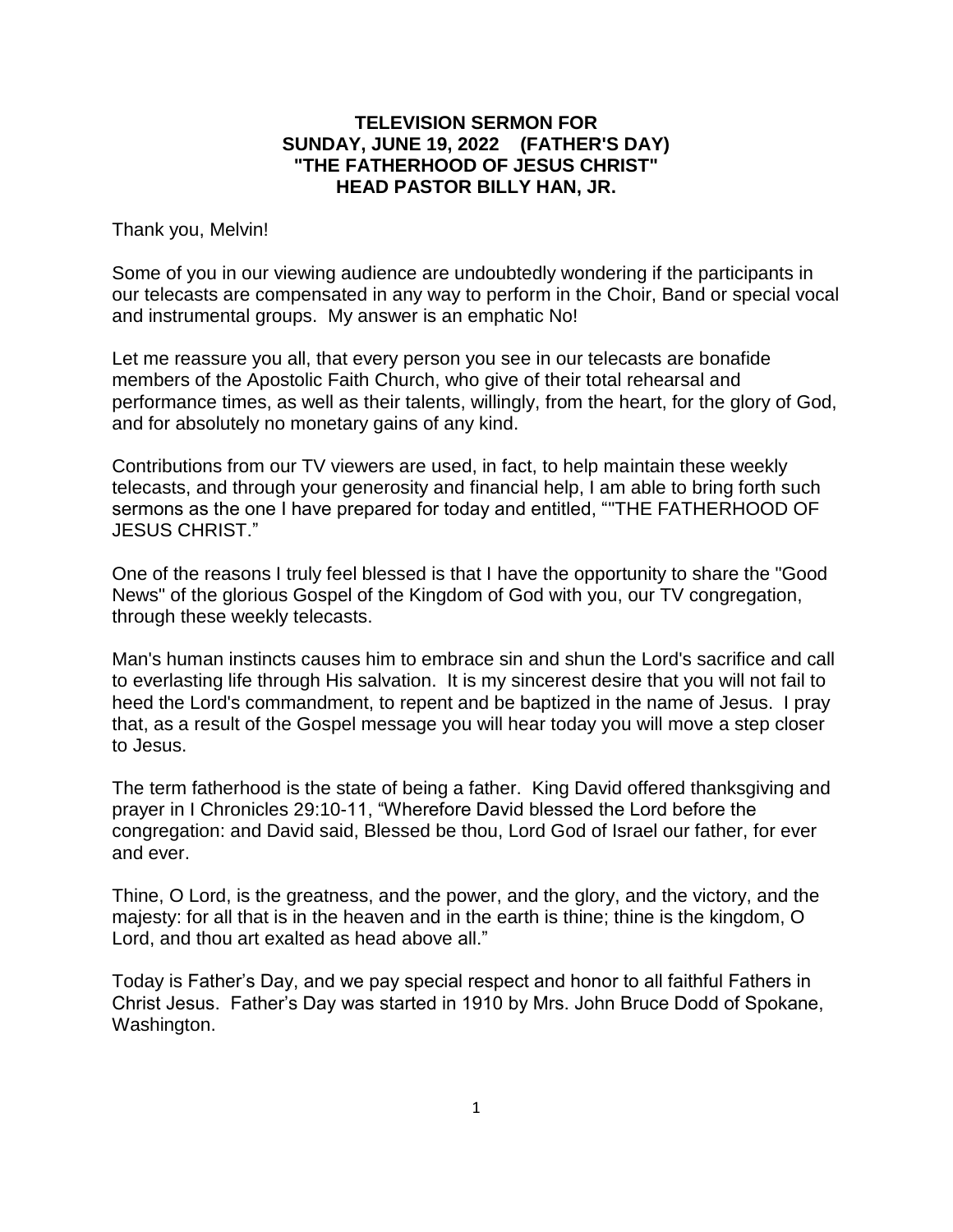The purpose was to set a day aside to give honor to all fathers and show the expression of gratitude and appreciation for their roles in their family's lives. In 1924 President Calvin Coolidge proclaimed the 3rd Sunday in June as Father's Day.

Today we recognize Fathers everywhere whether you endorse Father's Day or not. However, it is our belief that Father's Day is every day for the Christian believer.

Let us examine the role of a father. First...A father is a man who has begotten a child. Second…A father is one related to another in a way suggesting that of a father to a child. And third, a father is someone who cares for or looks after someone else as a father might.

A Father, or a Dad, is traditionally the bread winner in the family. However, in today's economic conditions, it often takes the hard work of both Mom and Dad to make a living.

Therefore, Exodus 20:12 instructs us saying, "Honour thy father and mother: that thy days may be long upon the land which the Lord thy God giveth thee." The term, honor is to respect, and give reverence. It also refers to building a good reputation, or a good name for one's family and oneself.

Originally, the father of a family was the priest, who represented the family, offered sacrifices for them, and acted as its instructor in matters pertaining to God. Before the legal order of the priesthood was established through Moses, the father of each family was recognized, as holding that high office.

Therefore, a Father's duty as the head of the family is to provide for the temporal needs of his family, and to provide for the Spiritual needs of his family.

As Fathers, we must then lead our family and children to the Lord Jesus Christ, and to minister to them concerning the Spiritual things contained in God's Word.

Let us turn now to Psalms 68:5-7 and read God's Word pertaining to the Fatherhood of Jesus Christ, "A father of the fatherless, and a judge of the widows, is God in his holy habitation.

God setteth the solitary in families: he bringeth out those which are bound with chains: but the rebellious dwell in a dry land. O God, when thou wentest forth before thy people, when thou didst march through the wilderness; Selah."

Malachi the Prophet speaks to us in Malachi 2:10 saying "Have we not all one father? hath not one God created us? Why do we deal treacherously every man against his brother, by profaning the covenant of our fathers?"

Isaiah, chief of the writing prophets' states in Isaiah 64:8, "But now, O Lord, thou art our father; we are the clay, and thou our potter; and we all are the work of thy hand. Be not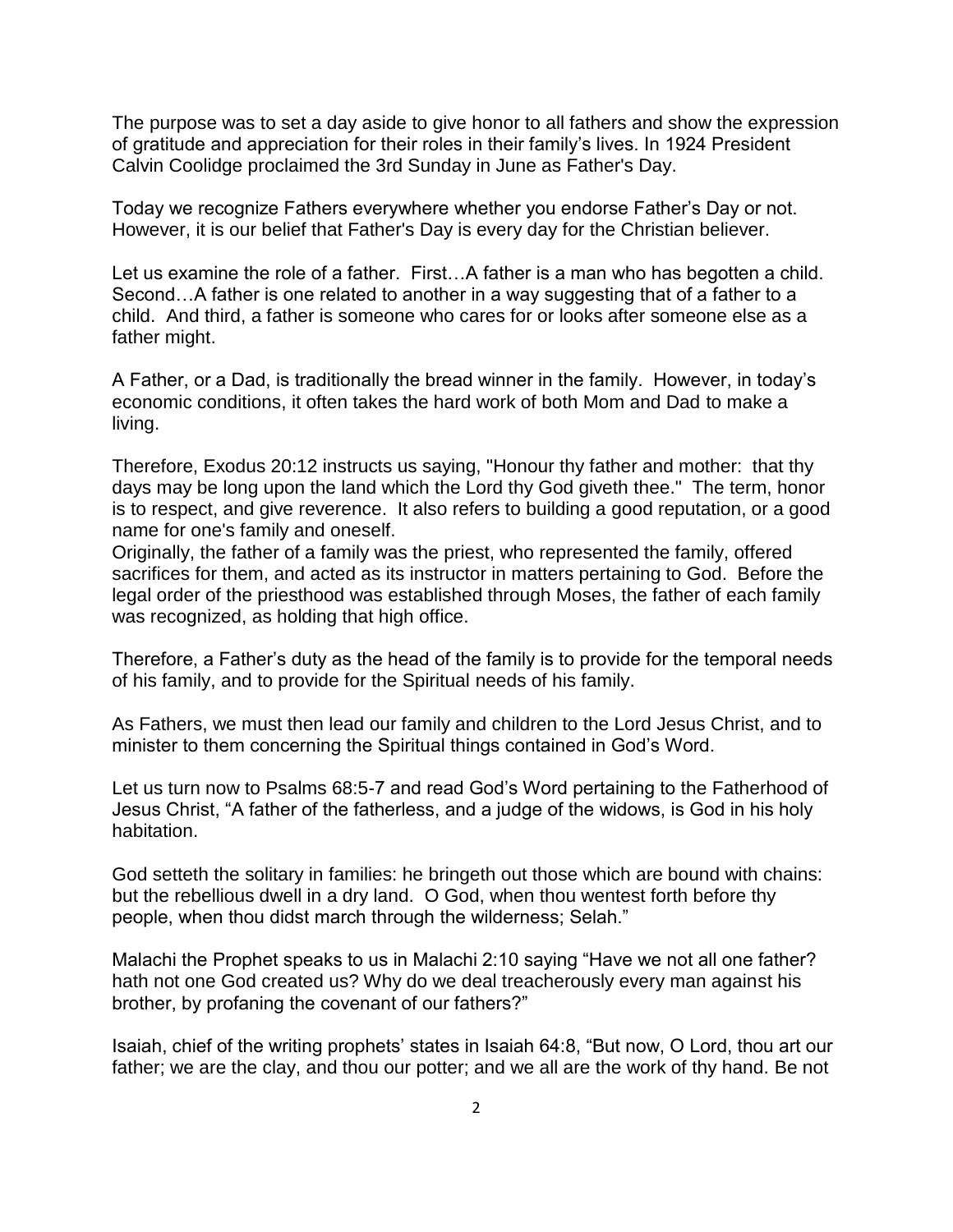wroth very sore, O Lord, neither remember iniquity for ever: behold, see, we beseech thee, we are all thy people."

Paul preached to those in Athens from Mars' hill in Acts 17:24-30, "God that made the world and all things therein, seeing that he is Lord of heaven and earth, dwelleth not in temples made with hands;

Neither is worshipped with men's hands, as though he needed any thing, seeing he giveth to all life, and breath, and all things; And hath made of one blood all nations of men for to dwell on all the face of the earth, and hath determined the times before appointed, and the bounds of their habitation;

That they should seek the Lord, if haply they might feel after him, and find him, though he be not far from every one of us: For in him we live, and move, and have our being; as certain also of your own poets have said, For we are also his offspring.

Forasmuch then as we are the offspring of God, we ought not to think that the Godhead is like unto gold or silver, or stone, graven by art and man's device. And the times of this ignorance God winked at; but now commandeth all men every where to repent."

God's Word speaks to us today to repent which means to have another mind, and to change our mind in respect of sin, of God and of self.

II Corinthians 7:8-11 reads, "For though I made you sorry with a letter, I do not repent, though I did repent: for I perceive that the same epistle hath made you sorry, though it were but for a season.

Now I rejoice, not that ye were made sorry, but that ye sorrowed to repentance: for ye were made sorry after a godly manner, that ye might receive damage by us in nothing.

For godly sorrow worketh repentance to salvation not to be repented of: but the sorrow of the world worketh death.

For behold this selfsame thing, that ye sorrowed after a godly sort, what carefulness it wrought in you, yea, what clearing of yourselves, yea, what indignation, yea, what fear, yea, what vehement desire, yea, what zeal, yea, what revenge! In all things ye have approved yourselves to be clear in this matter."

Speaking of repentance, dear television viewers, we have an earnest desire that you will come to the Lord Jesus Christ and be saved today. It is God's highest priority for mankind to provide for the salvation of one's soul.

Therefore, let us turn our attention to the Gospel of the Kingdom of God to learn what we must do to receive the salvation of Jesus Christ that is spelled out in God's Word.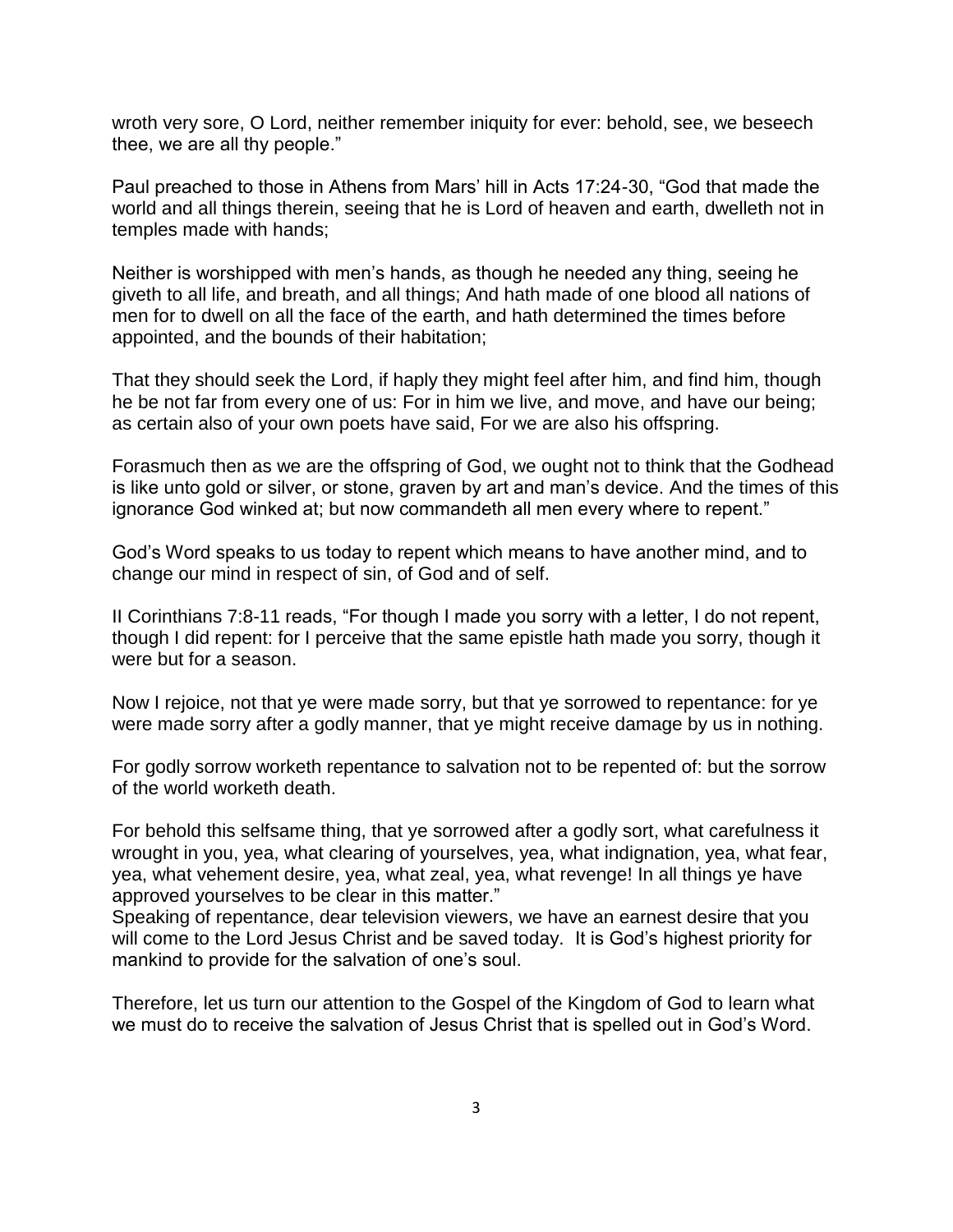First and foremost, the Gospel of the Kingdom of God is the good news that, "Jesus Saves, Jesus Heals, Jesus baptizes with the Holy Ghost and with Fire, and Jesus is coming soon."

Once again, the salvation of the soul is God's highest priority for every man, woman, and child born into this world. And this is a personal matter between you and the Lord Jesus Christ.

We read in John 3:1, "There was a man of the Pharisees, named Nicodemus, a ruler of the Jews."

This scripture describes Nicodemus as a wealthy and learned Pharisee, and a ruler of the Jews, who was highly regarded at that time, yet he felt a yearning to speak with Jesus Christ concerning his salvation.

He realized that salvation was more important than his job, his wealth, and his station and standing in life.

Matthew 19:23-24 emphasizes the teaching of Jesus Christ regarding riches, "Then said Jesus unto his disciples, Verily I say unto you, That a rich man shall hardly enter into the kingdom of heaven.

And again I say unto you, It is easier for a camel to go through the eye of a needle, then for a rich man to enter into the Kingdom of God."

The eye of the needle was a small gate and it required that the camel be off-loaded first, before it was able to proceed through the gate, while on its knees.

Jesus Christ issued this warning to His disciples to identify riches as a hindrance rather than a help to pointing one to the Lord Jesus Christ.

Matthew 6:33-34 also concludes, "But seek ye first the kingdom of God, and his righteousness; and all these things shall be added unto you. Take therefore no thought for the morrow: for the morrow shall take thought for the things of itself. Sufficient unto the day is the evil thereof."

John 3:2-4 goes on to say, "The same came to Jesus by night, and said unto him, Rabbi, we know that thou art a teacher come from God: for no man can do these miracles that thou doest, except God be with him.

Jesus answered and said unto him, Verily, verily, I say unto thee, Except a man be born again, he cannot see the kingdom of God. Nicodemus saith unto him, How can a man be born when he is old? can he enter the second time into his mother's womb, and be born?"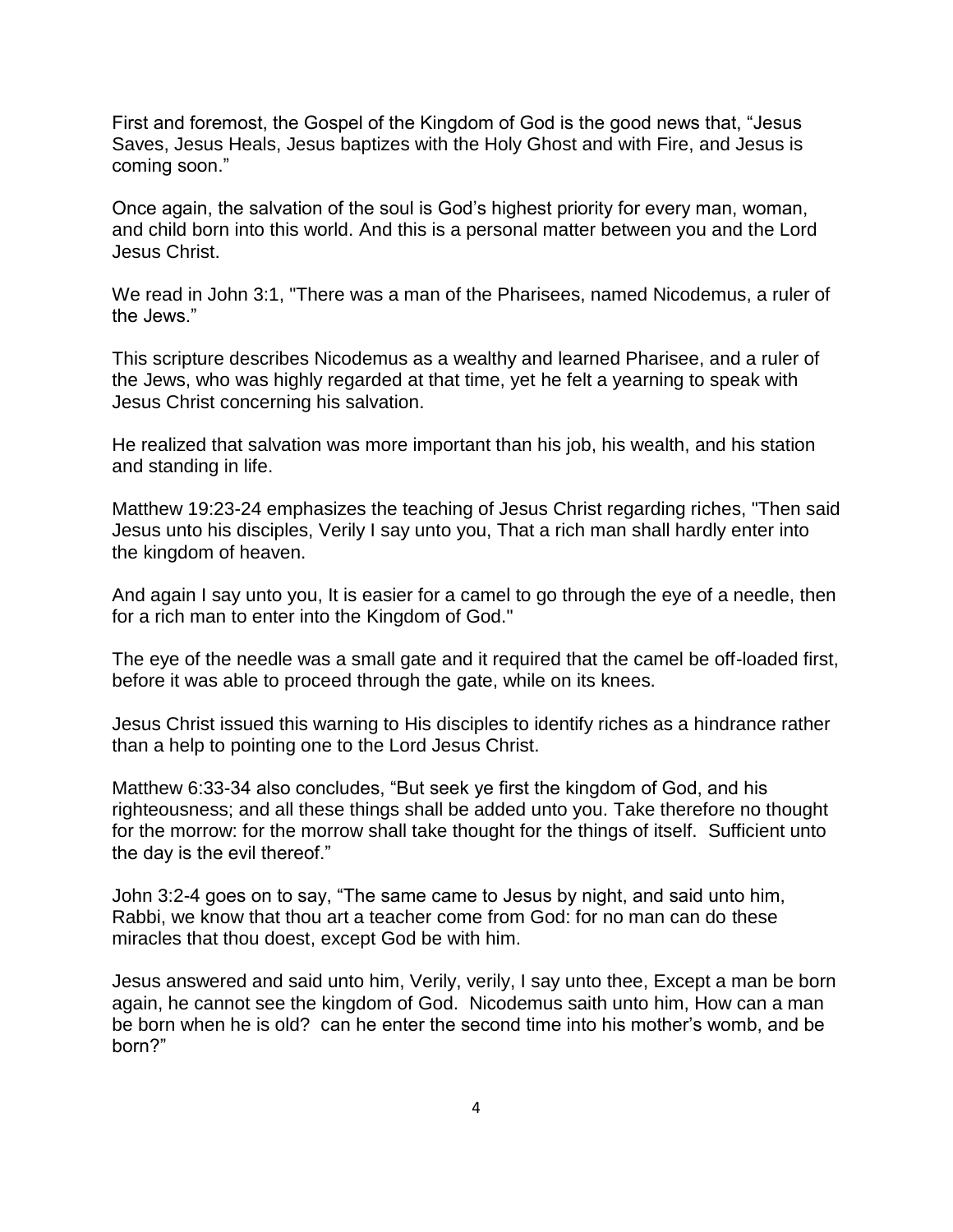The Lord Jesus Christ instructed Nicodemus of the necessity of the new birth which grows out of the incapacity of the natural man to see or enter in the kingdom of God.

Today, dear television viewers, the Lord Jesus Christ is standing at the door of your heart calling you to accept Him as your personal Savior, Master, and Lord via this telecast. Accept Him today, and let Him in.

Jesus Christ knew Nicodemus was born once naturally, so He commanded him saying, "Ye must be born again."

Jesus Christ also knows that we too were born once naturally of our earthly mothers, and He is calling every one of us to be born again by immersion in water, in the name of Jesus Christ...Which is the new Spiritual birth.

In John 3:5, Jesus Christ spoke to Nicodemus to accept this Spiritual truth pertaining to water baptism, and baptism of the Spirit, "Jesus answered, Verily, verily, I say unto thee, Except a man be born of water and of the Spirit, he cannot enter into the Kingdom of God."

Verses 6 to 7 reads, "That which is born of the flesh, is flesh; and that which is born of the Spirit, is spirit. Marvel not that I said unto thee, Ye must be born again."

The condition of the new birth is faith in Christ Jesus who was crucified for our sins. Through the new birth we as believers become partakers of the divine nature and the life of Christ Jesus, Himself.

To be born of water is being baptized by immersion in the name of Jesus Christ. And to be born of the Spirit is to speak in an unknown tongue or language, as God's evidence indicating that we have been filled with His Holy Spirit. The Holy Ghost tongue and language can only be given to us by Jesus Christ Himself.

The Lord Jesus Christ highlighted two key truths for our understanding. The first is the term "Except," referring to God's truth and rule for entering into the kingdom of God. And the second is the term "Must," referring to God's commandment stating that we must be born again.

The salvation of our soul is similar to a marriage in which we take on the name of Jesus as our new surname. Let us read the parable of the marriage feast in Matthew 22:8-14, "Then saith he to his servants, The wedding is ready, but they which were bidden were not worthy.

Go ye therefore into the highways, and as many as ye shall find, bid to the marriage. So those servants went out into the highways, and gathered together all as many as they found, both bad and good: and the wedding was furnished with guests.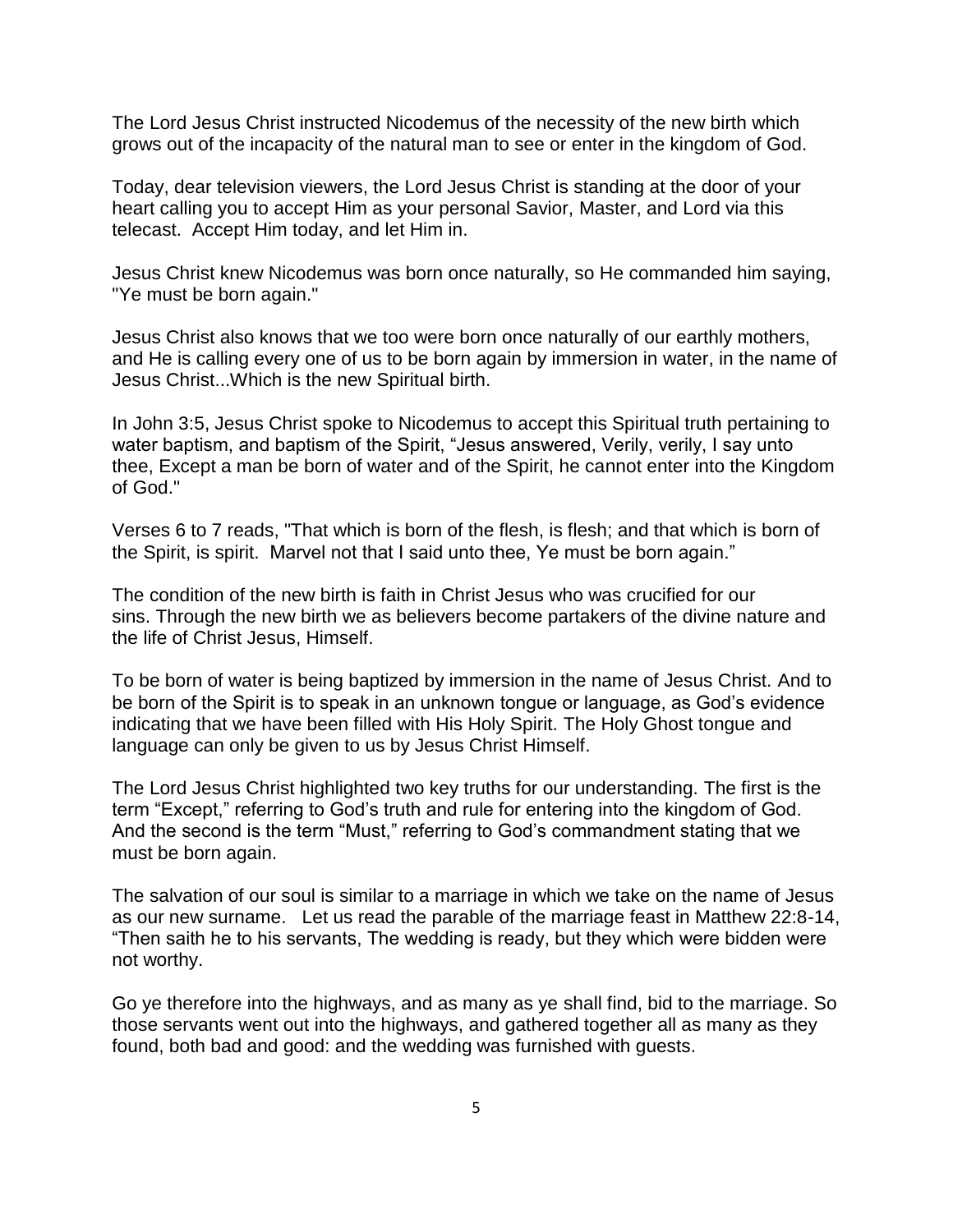And when the king came in to see the guests, he saw there a man which had not on a wedding garment: And he saith unto him, Friend, how camest thou in hither not having a wedding garment? And he was speechless.

Then said the king to the servants, Bind him hand and foot, and take him away, and cast him into outer darkness; there shall be weeping and gnashing of teeth. For many are called, but few are chosen."

This man came to the marriage feast undressed and unprepared, without a wedding garment. His disobedience to the Lord Jesus Christ resulted in him being cast into outer darkness to suffer forever more.

The Lord Jesus Christ gives us His commandment in Mark 16:16, "He that believeth and is baptized shall be saved; but he that believeth not shall be damned."

Acts 2:36-37, identifies God's salvation process that we must all follow, "Therefore let all the house of Israel know assuredly, that God hath made that same Jesus, whom ye have crucified, both Lord and Christ.

Now when they heard this, they were pricked in their heart, and said unto Peter and the rest of the apostles, Men and brethren, what shall we do?"

And in Acts 2:38, it reads, "Then Peter said unto them, Repent, and be baptized every one of you in the name of Jesus Christ for the remission of sins, and ye shall receive the gift of the Holy Ghost."

Peter describes step one as repentance, and step two as being baptized in the name of the Lord Jesus Christ, to receive remission of sins, and the promise of the Holy Ghost.

God's Word ascertains that everyone must repent, and everyone must be baptized by immersion in water in the name of Jesus Christ to receive remission of sins, and God's promised Holy Ghost.

On the Day of Pentecost Peter declared in Acts 4:12, "Neither is there salvation in any other: for there is none other name under heaven given among men, whereby we must be saved."

Salvation or the saving of one's soul is accomplished when we are baptized in the name of Jesus Christ only, and not in any other name, or title. Many today have been baptized in the titles of Father, Son, and Holy Ghost, instead of in the name of Jesus Christ.

Therefore, we declare unto you today that you must be baptized in the name of Jesus Christ only, because Father, Son and Holy Ghost are only titles that point to the name of Jesus Christ.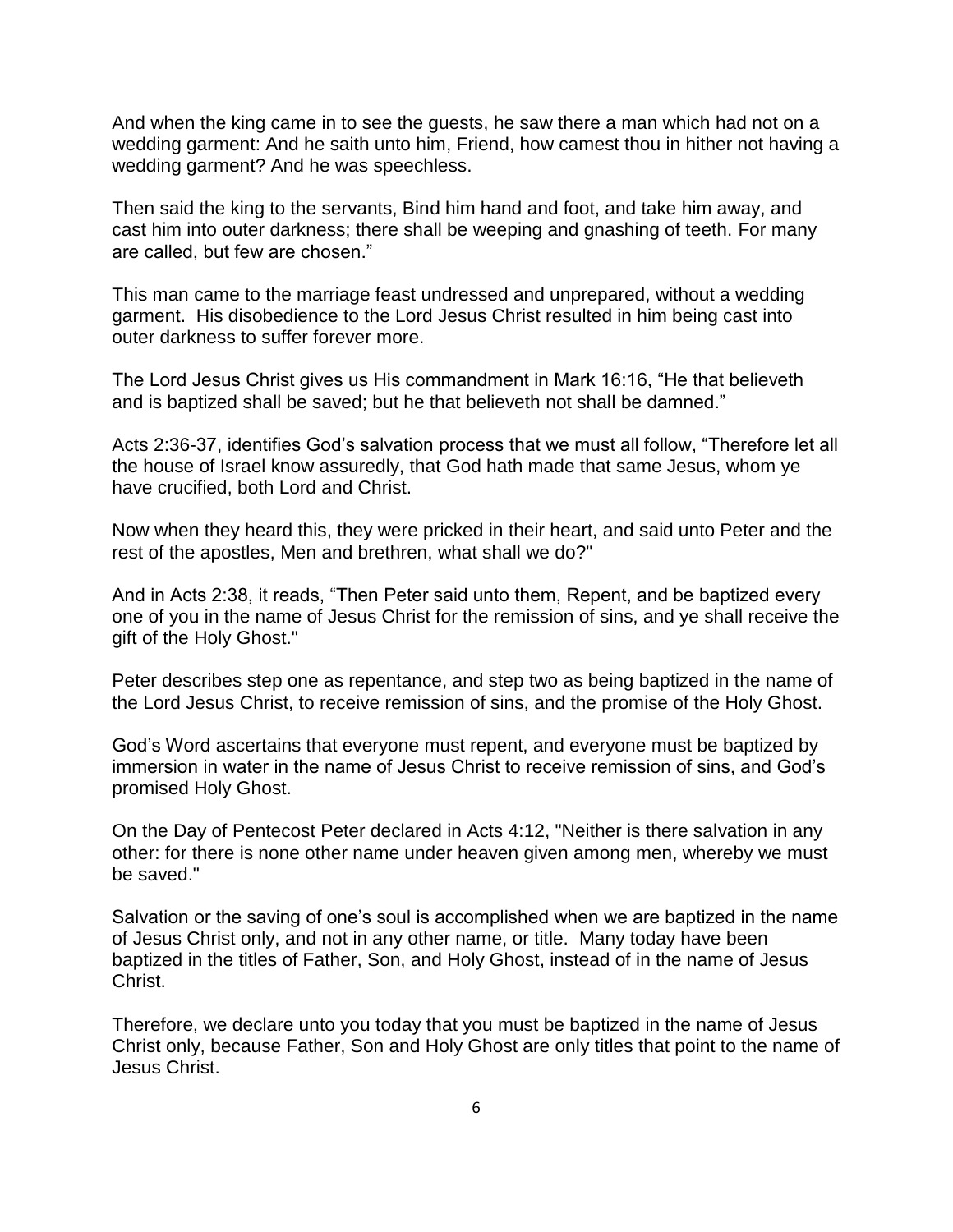In the Old Testament, God is referred to as Elohim, the Lily of the Valley, Jehovah, the Rose of Sharon, Wonderful, Counselor, The Mighty God, The Prince of Peace, and many of terms, too numerous to mention at this time.

However, in salvation the only saving name is Jesus Christ and hence, the name of the Father is Jesus, the name of the Son is Jesus, and the name of the Holy Ghost is Jesus. Colossians 3:17 confirms this, "And whatsoever ye do in word or deed, do all in the name of the Lord Jesus..."

Jesus Christ goes on to say in John 5:43-44, "I am come in my Father's name, and ye receive me not: if another shall come in his own name, him ye will receive. How can ye believe which receive honour one of another, and seek not the honour that cometh from God only?"

God's Word in Matthew 23:9 declares, "And call no man your father upon the earth: for one is your Father, which is heaven."

The term father speaks to the authority, headship, leadership, intercession and representation of Jesus Christ, being God the Father, Himself. Jesus Christ proclaimed in John 10:30, "I and my Father are one."

Today, as earthly fathers, we pray for our families, and name them one by one before the Lord Jesus Christ. When our children see us praying for them, they will learn to pray also, and will never forget how we as their Fathers prayed earnestly for their salvation, safety, and prosperity.

We honor the Lord Jesus Christ and our earthly Fathers when we display obedience and respect to them by the things that we do. And there may be times when we will be called to take care of our Fathers or Mothers, and we should willingly accept that responsibility.

As Fathers, we set the example for our children to follow and live a Godly life based on how we have set a Godly example. The best way to set the example is by enrolling them in Sunday School and bringing them to church.

Hebrews 10:25 states, "Not forsaking the assembling of ourselves together, as the manner of some is; but exhorting one another: and so much the more as ye see the day approaching."

The Lord Jesus Christ directed God's congregation on where to gather in Deuteronomy 12:5, "But unto the place which the Lord your God shall choose out of all your tribes to put his name there, even unto his habitation shall ye seek, and thither thou shalt come."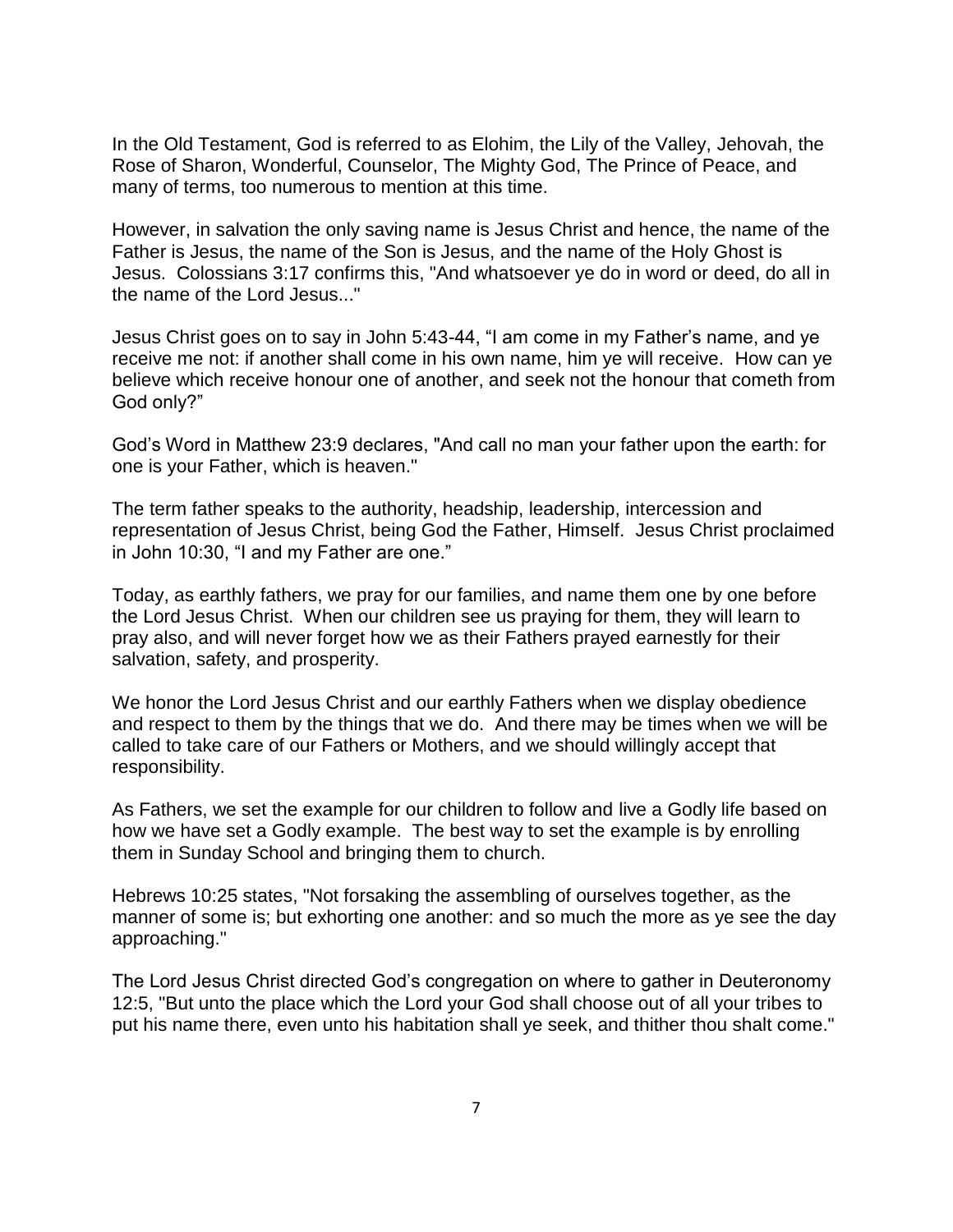This speaks to Jesus Christ being the primary focus of the doctrine being taught in church. Titus 2:1 says, "But speak thou the things which become sound doctrine:"

John 6:32-35 provides this salient truth, "Then Jesus said unto them. Verily, verily, I say unto you, Moses gave you not that bread from heaven; but my Father giveth you the true bread from heaven.

For the bread of God is he which cometh down from heaven, and giveth life unto the world. Then said they unto him, Lord, evermore give us this bread. And Jesus said unto them, I am the bread of life: he that cometh to me shall never hunger; and he that believeth on me shall never thirst."

Jeremiah 15:16 speaks to us saying, "Thy words were found, and I did eat them; and thy word was unto me the joy and rejoicing of mine heart: for I am called by thy name, O Lord God of hosts."

Before we can accept the Lord Jesus Christ as our Father and Lord, we must have a repentant heart.

When Adam and Eve sinned, the Lord said unto them, Adam, where art thou? He knew exactly where Adam and Eve were. He wanted them to understand their condition of sin because of their disobedience.

Because of the disobedience of Adam and Eve, God provided His Son Jesus Christ to be sacrificed for the sin of mankind as we read in John 3:16-18, "For God so loved the world, that he gave his only begotten Son, that whosoever believeth in him should not perish, but have everlasting life.

For God sent not his Son into the world to condemn the world; but that the world through Him might be saved. He that believeth on him is not condemned: but he that believeth not is condemned already, because he hath not believed in the name of the only begotten Son of God."

Yes, dear television viewers, when we take that first step in coming to Jesus Christ as the Father of all, He will be there to meet us halfway, and then take us all the way to heaven with Him. .

I Peter 1:17 enlightens everyone on this Happy Father's Day saying, "And if ye call on the Father, who without respect of persons judgeth according to every man's work, pass the time of your sojourning here in fear."

If you would like to know more about God's Word, the Church, and review these telecast presentations in its entirety, please visit our website at [Jesuscomingsoon.org](http://www.jesuscomingsoon.org/)